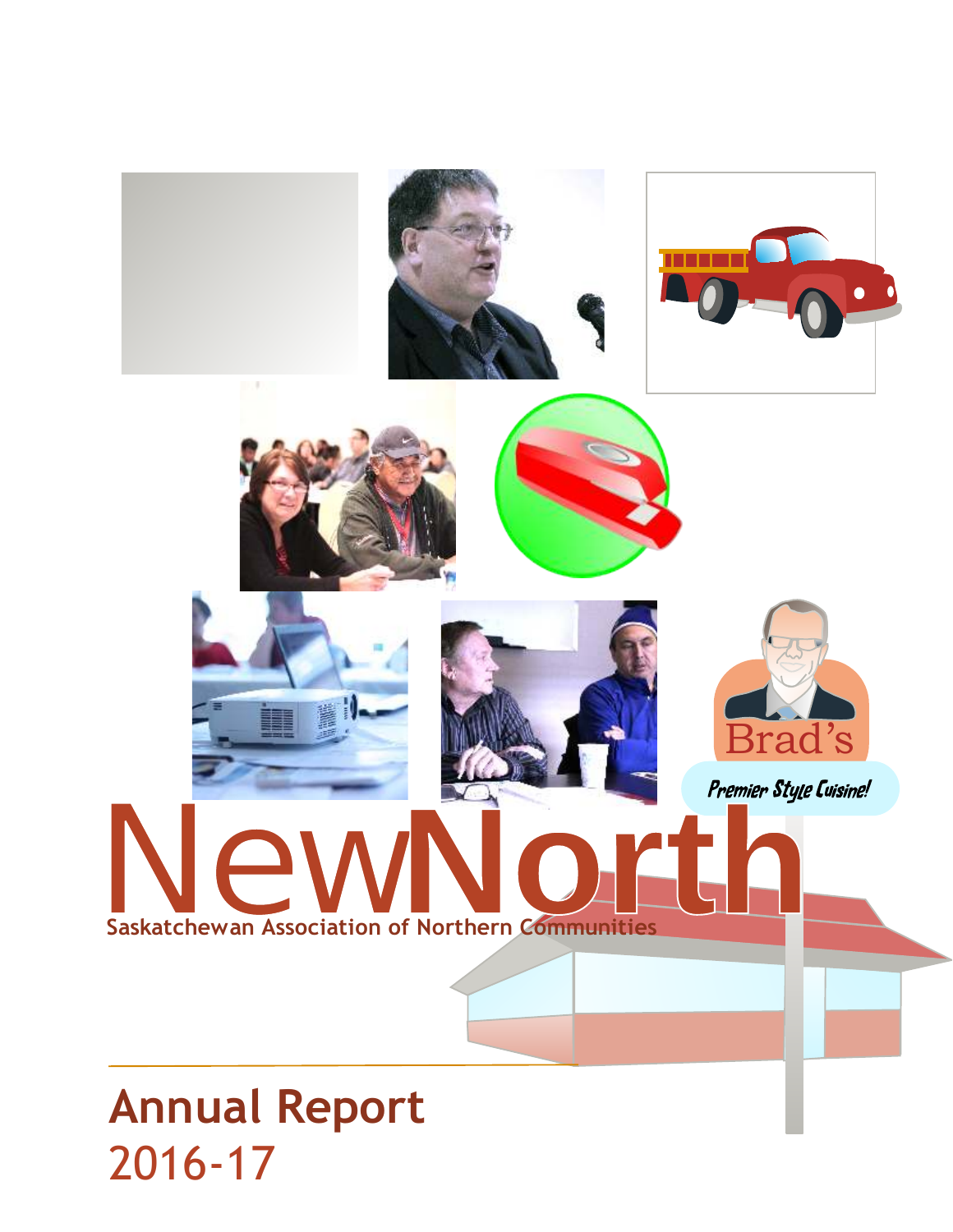### From the Chair, Bruce Fidler From the CEO, Matt Heley

It seems like every year is a challenging one. In early 20<br>we had an event in La Loche that challenge not just the It seems like every year is a challenging one. In early 2016, strength of that community, but sent shockwaves through the rest of nation. It was a moment of absolute crisis, that sparked a determined and resolute response from the leaders and the community members to "take back" their community from the grip of grief and despair.

Like La Loche, many other of our communities continue to be challenged by the day to day impacts of addictions and mental health and wellness issues, by socio-economic disadvantages, by isolation. The impact of the slow-down in the uranium industry is only starting to show, and we know that when we see lay-offs, we see increased stresses placed on families, rises in drug and alcohol use. We see more kids heading off to school hungry and dispirited by the abandon they see at home.

This was a year when, with all these challenges, we told the provincial government that they didn't need an austerity budget, because we were already up to our ears in austerity.

Thankfully, the municipal sector in the north experienced only the 5% set-back in revenue sharing. But there were other impacts: cuts in education and the reduced autonomy of elected boards to make decisions to address northern issues in education, were a blow to northern governance over northern institutions.

We saw the elimination of two northern post-secondary programs, Nortep/Norpac, and the International Centre for Northern Governance and Development. You couldn't help but think the government was trying to tell us the north was getting it too good.

But let us not focus too much on the negative. For every one of the challenges we face–whether it's crime, or food security, or poor housing–there are opportunities to make improvements. With a new board elected by our members in November 2016, I can tell you that we are determined to keep moving forward. We are determined, as we know our members are, to be more creative, more committed and more engaged as ever. Our residents deserve nothing less from the people they have elected to represent them.

Let's only take a moment, as you read through these pages, to reflect on the year we had. Let us look forward to the year ahead, steel our souls and our hearts, grasp whatever chances we can to make change, and be thankful for the privilege of the opportunity to do so.■

To be sure, among the many other things happening in the 2016-17 year, this year will be marked as a year of 2016-17 year, this year will be marked as a year of transition. This is true of election years, generally, but it was more so this time. We perhaps saw more newly elected mayors and councillors than in any previous elections. And with those new faces, comes a lot of new expertise, and new expectations. The turn-over in the northern elected translated into a mostly new New North Executive as well.

And internally at New North we saw some changes, tool, with staff turnover and role changes at all levels of the Administrative branch.

Amidst all this change, the mission of New North has not been any different or any more clear than before. We face challenging times on all fronts. The province's financial situation is impacting the municipal sector, as we all know, and we can only speculate how those fiscal challenges will continue to play out as we go forward. The term "transformative change" has been used by the government as a fairly blunt instrument to undertake some very radical reforms in health and education governance, and we wonder if it can be long before the municipal sector is also similarly impacted.

As we so frequently say at New North, our business model can be summed up in one word: "forming partnerships!" You can't make bannock without a flour, water, salt, oil, and a skilled set of hands. It's the same for us trying to make changes and in pushing our members' interests forward. We are fortunate to have been able to develop valuable working partnerships with staff at Northern Municipal Services and the Management Board of the Northern Municipal Trust Account, some of whom even know how to make actual bannock.

The reason these partnerships work so well is because most people we deal with in our work for the association are committed to heading in the same direction. It is hard to find, whether among the northern municipal leadership, or the many dedicated workers from our partner agencies, people who don't have as their guiding vision the radical and transformative agenda to make the north a better place tomorrow than how they left it today.

We hope that this sentiment is conveyed in the pages of this report. If it isn't, we can only reflect on the words of the Irish playwright Samuel Becket, who said: "Try again. Fail again. Fail better."■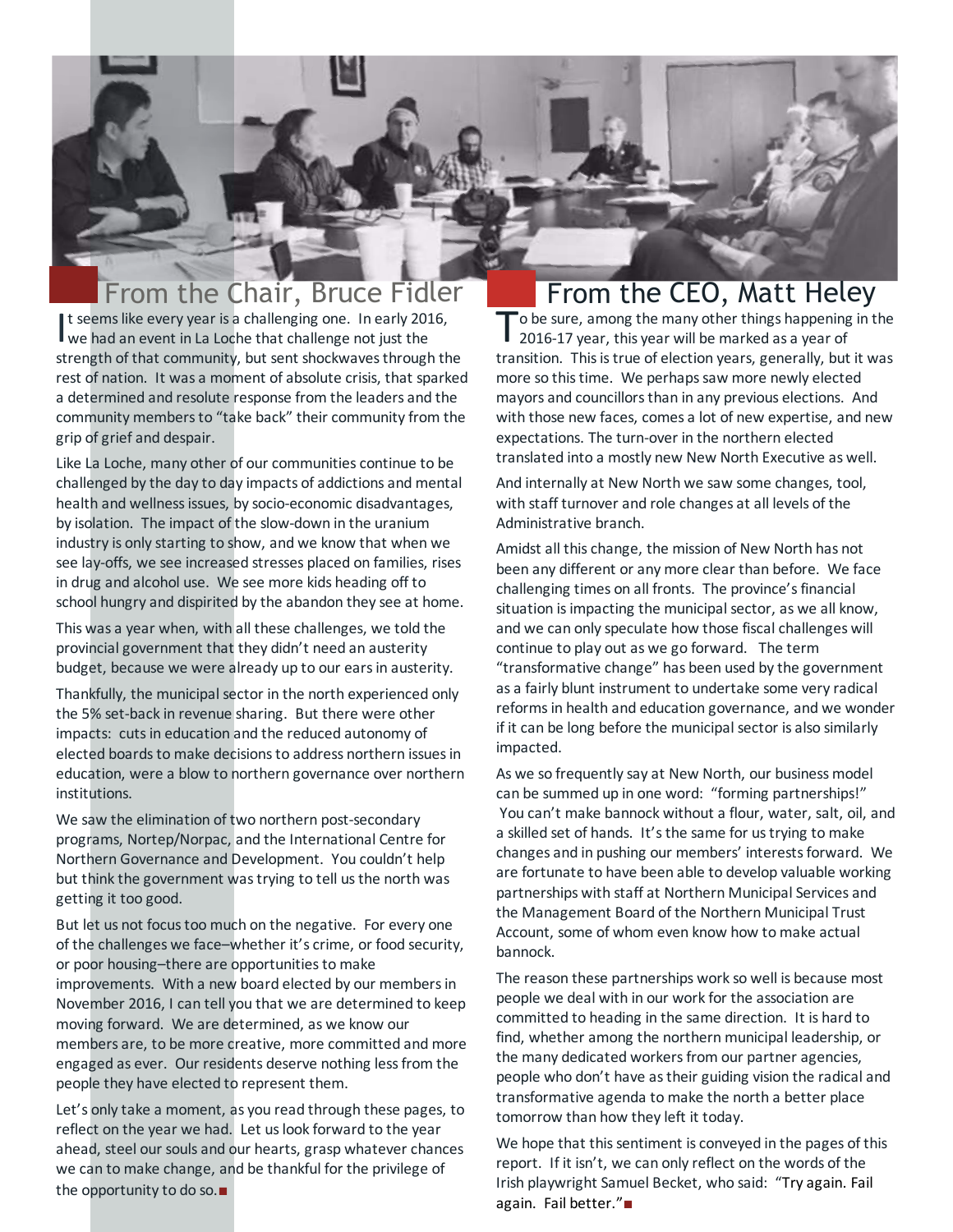

# [About New North]



**EW NORTH–SANC SERVICES INC** is a non-profit organization, based in La Ronge, dedicated to serving the interests of the 35 municipalities of northern Saskatchewan.

New North's governance is supplied by a Board of Directors (the "Executive"), which is elected from among the Mayors and Councillors of the 35 municipalities. New North's Executive is Mayor Bruce Fidler (Chair), Mayor Robert St. Pierre (Vice Chair), Mayor Gord Stomp (Treasurer), and Central Sector Representative Mayor Mike Natomagan, and Far North Representative, Councillor Keith Laprise.

New North has a staff of two: Chief Executive Officer, Matt Heley, and Executive Assistant, Sunshyne Charles.

# [New North Communities]

**NEARCTE AND SERVING IN THE AND MONET AND NOTE THE NO Villages of Green Lake, Beauval, Buffalo National Pinehouse, La Loche, Ile a la Crosse, Denare Beach,** ew North's members are the 35 municipalities of northern Saskatchewan. They are: The Northern Villages of Green Lake, Beauval, Buffalo Narrows, Cumberland House, Sandy Bay, Pelican Narrows and Air Ronge; the Northern Hamlets of Dore Lake, Cole Bay, St. George's Hill, Michel Village, Turnor Lake, Timber Bay, Stony Rapids, Black Point, Weyakwin, Jans Bay and Patuanak; the Northern Towns of Creighton and La Ronge; and the Northern Settlements of Sled Lake, Bear Creek, Brabant Lake, Camsell Portage, Garson Lake, Descharme Lake, Missinipe, South End, Stanley Mission, Uranium City and Wollaston Lake.



# [New North Mission Statement]

#### **New North – SANC Services Inc. (Saskatchewan Association of Northern Communities) is organized to:**

Advocate the issues and concerns on behalf of the Northern Communities within the Northern Saskatchewan Administrative District (NSAD) of Saskatchewan;

Organize and co-ordinate capacity building, training and development activities for the municipal governments and organizations; and

Build and maintain strategic relationships.

**Advocacy** includes identifying the issues of importance to

northerners and northern municipalities and communicating with other governments and organizations to inform them of the issues and ways to resolve them. It includes acting and speaking on behalf of northern municipalities in meetings and activities set up by governments to discuss issues that affect the northern people and municipalities.

**Capacity Building** is about improving the knowledge, skills and abilities of northerners and northern municipalities. It includes governance, management, and community economic development. There is a need to raise the capacity to some minimum level and to look at structural means of building capacity for the municipal governments of small communities.

**Strategic Relationships** are constructive relationships, partnerships and cooperative arrangements with other organizations and governments to promote the interests of northerners or to achieve mutual benefits.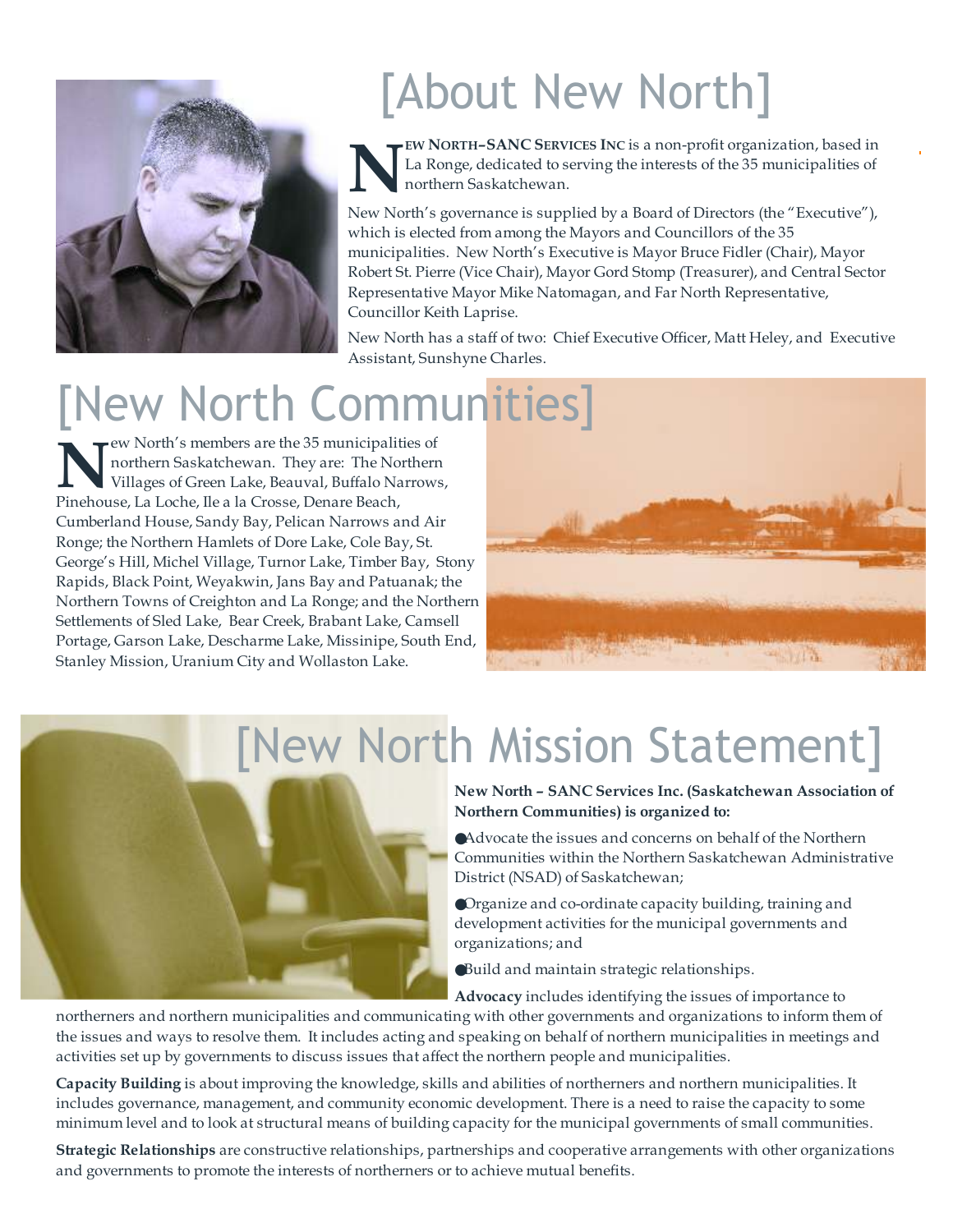# New North *Accomplishments*

#### **Advocacy**

Met with the RCMP senior command to advocate for more policing services for northern Saskatchewan, and continued to advocate for greater communication and greater responsiveness of policing services to northerners

Participated in solid waste advisory team meetings as an avenue for exploring was of bringing regional solid waste solutions to northern Saskatchewan, and continued our efforts to lobby the provincial government for funding for northern solid waste management solutions, of which we are now seeing the fruits of our efforts

Participated in dozens of consultations on a range of



issues including: marijuana legalization, education property tax amendments, the review of the provinces response to the northern wildfire event of 2015, and many others

Partnered with the Ministry of Justice to rejuvenate the northern community police boards, administering more than \$80,000 in meeting honoraria and workshop and travel expenses

Submitted responses on the priority of maintaining northern governance for northern school divisions, the reform of the health system, marijuana legalization, among others

Participated in federal/provincial discussions around asset management for municipalities

Ensured that, with changes to policing costs for municipal entities across Saskatchewan, most northern municipalities are still excluded from paying policing costs that would, in most cases, bankrupt communities

Partnered with communities across the north and the Ministry of Justice to facilitate community-driven community policing and justice workshops

Provided administrative and secretariat support to the Embracing Life, Suicide Prevention, Intervention and Post-vention Committee

#### **Top Issues for 2016-17**

- 1. Northern Revenue Sharing holds steady
- 2. Provincial budget cuts challenge education health, social service and STC
- 3. Mental health and addictions gets stronger focus
- 4. Landfill regionalization becoming a reality
- 5. Roads still need significant focus
- 6. Community Police Board funding continues
- 7. Significant water and sewer upgrade announcements for the north
- 8. Increasing incidence of crime
- 9. Police Service Levels critically looked at
- 10. Education & Health governance reforms

Continued to grow the newsletter as a key communication channel, with newsletter subscriptions increasing more than 300% year over year

Published 12 editions of the newsletter, comprising more than 80,000 words of news, commentary, education and other useful information, helping our members and our stakeholders to deepen their appreciation of northern issues

Garnered hundreds of media mentions in print, radio and online, presenting opportunities for New North to articulate our position on a diverse range of northern issues

Generated media interest and publicity for northern municipal and social issues, including the policing crisis, mental health and addictions, and educational governance reform

Hosted more than 200 people from across the north and throughout Saskatchewan at the 12th Annual Northern Justice Symposium

Collaborated with the Ministry of Social Services and the Northern Housing Advisory Committee to establish a new home-ownership program for social housing tenants

#### **Municipal Capacity Building**

Certified 65 northern water and sewer operators at our annual waterworks conference

Entertained northern clerks and administrators at our annual administrators conference

Co-coordinated and hosted the Northern elected workshop in following the October 2016 municipal elections

Continued to provide advice, recommendations and hands-on assistance to municipal elected and appointed officials

Served more than 1000 plates of baked ham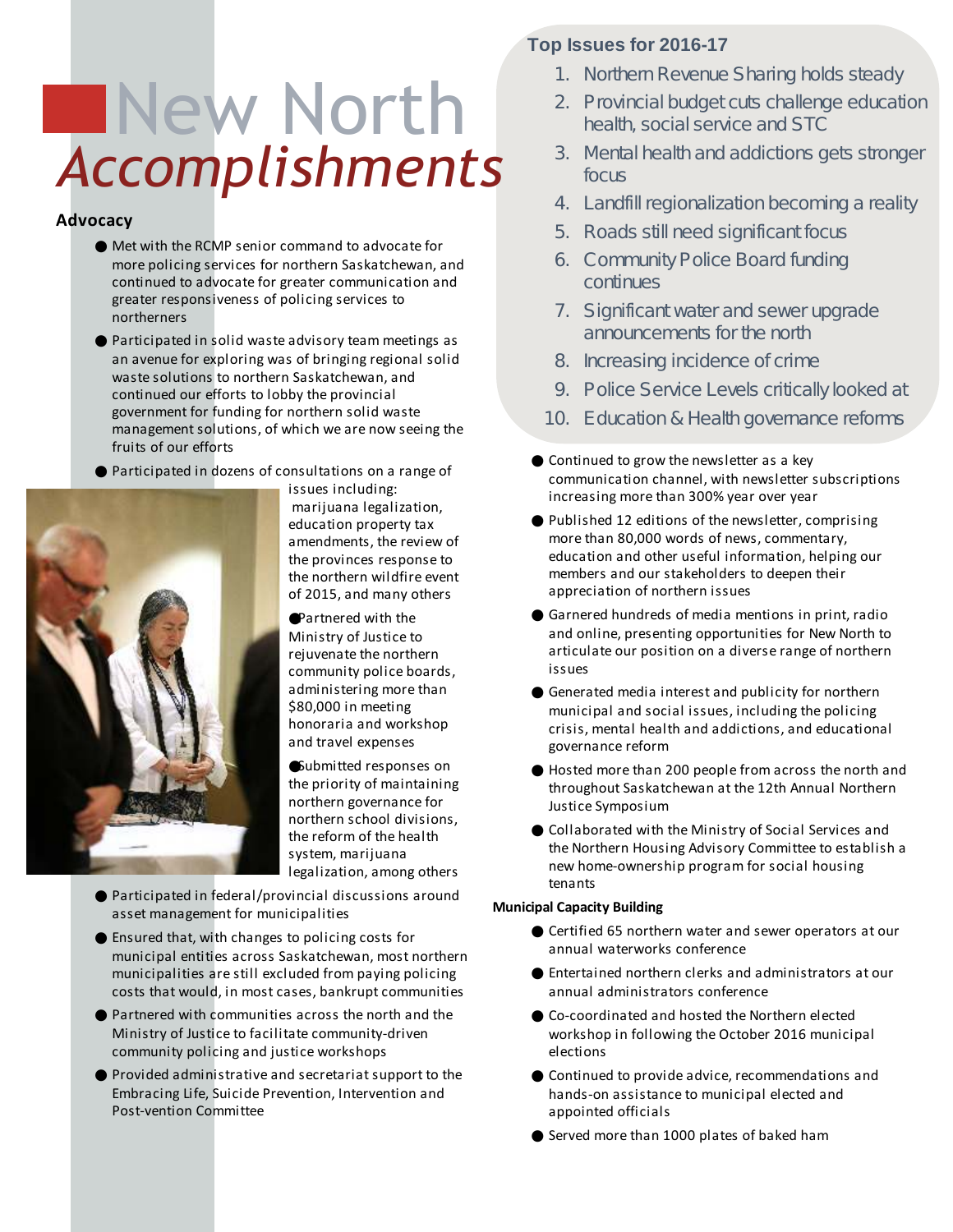## Capacity Building AdminCon2016

#### **New North Administrators Conference, Prince Albert, July 2016**

 ${\rm A}$ lthough competing with the<br> ${\rm A}$ drowsy, forgetful and endless days lthough competing with the of summer, the northern Administrators Conference managed to pull a reasonably alert group of northern administrators and clerks to the Holiday Inn in Prince Albert, July 7.

One of our special guests was provincial Ombudsman, Mary McFadyen (pictured). With the change to *The Ombudsman's Act* last November, Mary McFadyen's office now has municipal entities within its jurisdiction. Municipal entities also includes municipal development corporations.

Mary was very careful to reassure people that her office's role is neither to advocate on behalf of people making a complaint, nor to take the sides of the municipalities.

"People do get defensive because they think that we're looking at, that they've done something wrong, and that's certainly not our intention, not our role. We're just trying to determine the facts, what process was used, and if there's any way that we can help them make their processes better for citizens," Mary McFadyen told MBC's Chelsea Laskowski, who was the only one who thought to bring a working pen, at least not one without a giant novelty-sized eraser on the end of it.

If people *were* looking for some good juicy gossip, that was never really going to happen, as the Ombudsman's office conducts their business in the strictest confidentiality–although some case studies are provided in their annual report.

The Ombudsman's office doesn't have the power to issue binding orders where the validity of a complaint is upheld (although that seems like the wrong word for it), but will rather issue recommendations, often with the intent that that will lead to a remedy of the process or situation that led to the complaint in the first place. It's up to

the entity (ie, the municipality) to decide if they'll carry out the recommendation.



One thing made clear by Mary is that her office doesn't have the power to overturn a bylaw.

During the investigation, the Ombudsman can subpoena people and documents, quite often simultaneously, but rarely has to as most organizations co-operate with her requests for information. So far, her office has issued three notices of investigation since November–but none involve northern municipalities. An audible groan of disappointment went round the room at hearing that.

Also on the agenda was Kerry Desjarlais from the Water Security Agency, wading into the contentious waters of who is legally responsible for the local water for sewer works; it is, of course, mayor and council who are the permittees, but they may delegate the responsibility to others to carry out the duties, which is often the administrator. After lunch, Diane Manegre, from Sask. Housing, spoke on the Northern Encouraging Community Housing Options, the Rental Development Program, and the Northern Home Ownership Program. Housing issues bring out the feistiness in northerners, and a meaty discussion about subdivision development in Sandy Bay raised some important questions about how communities can afford to develop lots for private homeowners who

cannot afford to buy them. The suggestion was made that a community could explore a subdivision development in partnership with Sask. Housing whereby a certain number of the lots could be set aside for private housing in exchange for land for social housing.

The speckled sun slanting in through the venetians, and with eyelids growing heavy, it was time for Roy Anderson to take administrators through the early thinking behind the new Administrative Capacity Building program being rolled out under the guidance of the Northern Municipal Trust Account Management Board.

Earlier, Brad Henry, who popped in from time to time to answer questions and contribute to the discussion as per the extent that his schedule and his progress in Pokémon Go would allow, took administrators through some of the changes they would have seen on the Northern Revenue Sharing notices sent to communities, the letters of noncompliance that were issued to some communities for, ah, non-compliance, and who the successful municipalities have been so far in winning projects in the latest Northern Water and Sewer program.

With the sun finally sinking behind the giant Smoke Signals sign, it was time for the strobing electric neon to own the night, and for us to roll up our beach towels, turn our boats leeward and allow the current to take us back ceaselessly into the past, or at least to Movados. Henrietta Ray, Sandy Bay's Administrator, celebrated her 29th birthday on the day of the Northern Administrators Conference. It was 10th time she's turned 29, she said. It's an old joke, but a good one. And that's pretty much how we feel about AdminCon2016, too, a format that's now had its day probably, but still turned out all right in the end.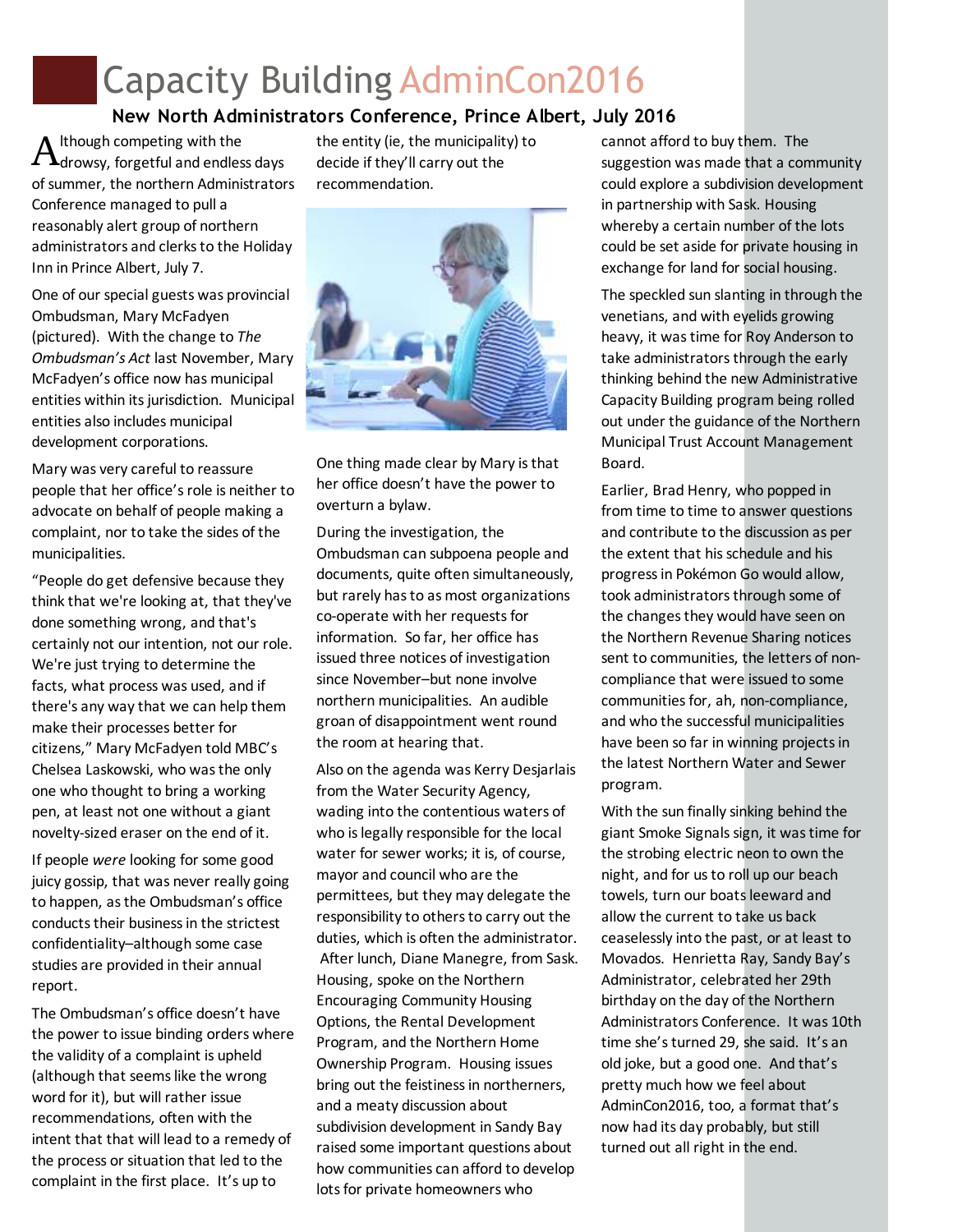## Capacity Building New North Waterworks

**New North Waterworks Conference, Prince Albert April 2016**

**P** anning for the annual New North<br>Waterworks–an event enabling w Waterworks–an event enabling water operators to catch up on their required Continuing Education Units (CEUs)–can be a stressful exercise for our small team.

There is, at least in theory, some comfort in knowing that we are catering to men and women who spend a good portion of their lives wading through sewage, are

comfortable in confined spaces which can be simultaneously too hot and too cold, experience the dual burden of both unreasonable public expectations and little recognition for the work they do, and are in addition, the last people anyone invites to the staff Christmas party. People, in other words, who might carry around lowered expectations like a

water-born bacteria cell carries around a flagella.

Yet, every year we are stung by how wrong our assumptions are. When we are reminded that the sorbet is too sweet, the mattresses not fluffy enough, the swimming pool a touch too tepid, the cream puffs "clearly not made with real cream," and the chardonnay "room temperature and [having] obviously just

been opened," we know we have a tough crowd.

This year, we went all out to give these heroes of the sewer lines the best New North Waterworks ever.

Over two days about 80 women and men– about 70 of whom were actual water operators–packed into the ballroom of the

*5 th Grader* (a show which, incidentally, proves that no one learns anything of

lasting use in the 5<sup>th</sup> grade). Thankfully, the operators didn't have as much difficulty with the math (perhaps because they have round the clock access to the minds of grade school kids?), but no one could name three Egyptian Pharaohs.

> Luckily, there isn't call for it in the water business.

Although cartoon videos instructing what to do in the event of being blasted by radioactive plasma photons suggest the safety course was not specifically geared to water plant operators–a minor complaint–it was nevertheless pretty good at drumming home the idea that workplace safety can often–but not always–come back to choices you make on the work site.

The 0.6 CEU presentation on water disinfection techniques was also very worthwhile, leaving behind the impression

that while there are alternatives to solving our water issues by dumping truckloads of chlorine into our systems, most of them are too expensive to contemplate.

And once again we owe a big thanks to Kerry Desjarlais from the Water Security Agency for helping to make this happen. In the end, we think the whole thing went well.

## New North Scholarship

 $\prod_{\text{year}}$ **he New North Executive was once again pleased** to award three New North Public Administration and Leadership Scholarships this year.

The recipients were: Tiffany Dorion, Samatha Settee, Brandon Roy, and Alexis Clarke.

Each received \$1000 toward expenses related to postsecondary study. Two recipients are using the money to help them complete their LGAs, and one has ambitions to be a nurse.

The New North Scholarship began back in 2013, and has so far awarded more than \$10,000 in scholarships to students enrolled in courses as diverse as Nursing, Law, Local Government Administration, and the Arts.

While the scholarship is not based on a student's academic performance necessarily, to receive the award students do need to show in their application that they are aspiring to be future leaders in their communities and have a commitment to northern Saskatchewan. •



Prince Albert Inn to hear presentations about workplace safety by Ken from A to Z in Prince Albert, and to participate in an Operators Math course, presented by Sean from KGS in Regina. The second day was dedicated to water disinfecting by ATAP's Bert Gaudet.

The math course was quite challenging, at least for this observer, bringing to mind the TV quiz show, *Are You Smarter than a*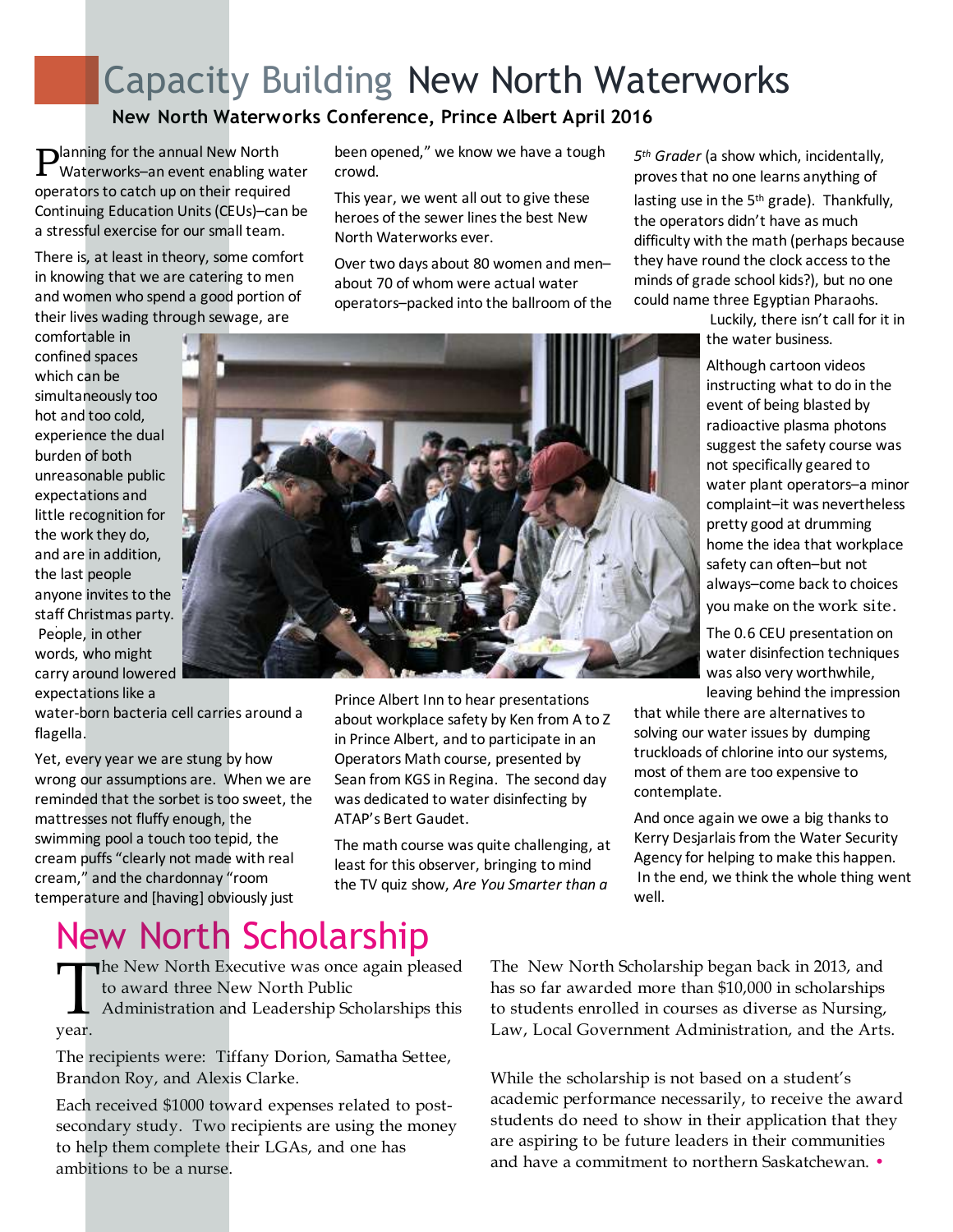## Supporting Community Policing Initiatives **"Empowering Our Communities": Community Police Board Training, March 2017**

O ne clear day in May, 1999, New North Mayors, RCMP leadership and representatives from government, gathered in the Legion Hall on the shores of Lac La Ronge to sign an historic agreement. The Framework for Community Policing Initiatives is more or less what it says on the tin. Essentially, it was an agreement that said the RCMP, the government, and the northern municipalities would work together to improve relations between the communities and the men and women who have sworn to protect them.

considerable discussion about the difficulties of recruiting Aboriginal people into the force. The point was also made that RCMP training should be reflective of who members are more likely, statistically, to encounter in their work, given the massive over-representation of Aboriginal people in the criminal justice system. Irene Chepil from Waterhen First Nation said that if the new RCMP members are not properly acclimatized to their new cultural surroundings, they will work on them until they are. And she told the story about how her community, who have a

A part of the agreement was that everyone would support the formation and growth of Community Police Boards. Eighteen years later the CPBs are still going, better than ever, and "Empowering Our Communities" was a pretty good time to celebrate that fact.

Billed as a training event, it was both more and less the sum of its parts. It is significant that the original agreement was motivated, at least in spirit, by First Nations policing agreements, and

it was fitting that "Empowering Our Communities" brought the municipal-based CPBs together with the First Nations' Community Consultative Groups—or what used to be called Police Management Boards—who'd inspired the CPBs to begin with. The event was really just another chance for everyone to learn from each other about what's working in their communities. Clearly, a lot is working.

There was almost too much packed into this agenda to talk about. And then, as is so typical of these events, there was the "shadow agenda," the spaces that are carved out with the musings and reflections of the participants themselves, the Elders' wisdom that can be as instructive, if not more so, than anything you'll find on paper, that led emceee Nap Gardiner to joke about the event as "half a day of presentations and two days of closing remarks."

At the end of day 1, Pinehouse's Phyllis Smith spoke about "Reclaiming Our Community," an initiative from that small village that for many years, and for many communities, has been a model for how to do community policing. Sandra Erikson and Tracey Tinker presented on Buffalo Narrows' "Taking Back our Community, " Nick Daigneault spoke about Beauval's BRIC (Beauval Reclaiming Its Community), while Nap Gardiner did double-time presenting on Ile a la Crosse's Community Safety Board, and Candice Evans-Waite spoke effervescently about youth engagement in her community of Buffalo Narrows. Gail Gardiner from Beauval spoke about the tremendous success of restorative practices at her Valley View school in reducing the expulsion rate of students. There was, amongst all this,



custom of bestowing a gift to a parting RCMP member, followed one around for days so they could measure his feet for a pair moccasins (they didn't need to, of course; everyone knows the police wear size 12s; it's something to do with selection criteria, apparently).

Muskoday First Nation's Herman Crain and Ava Bear spoke about the success of their community's "intervention circle," a wraparound, hub-style program that's

proving the best community justice initiatives are those that begin and end in the communities themselves.

And in one of the more inspiring sessions, which could only have gladdened the heart of their boss, Supt. Larry Wilson, three young constables, Jennifer Parson from Sandy Bay, Nikolas Eaton from Stony Rapids, and Alyssa Ogieglo from Montreal Lake, spoke rapturously of the "welcomes" they received from community members when making their moves into their respective detachments. They left the impression that the RCMP doesn't recruit officers, but community builders.

Russ Mirasty, in his closing remarks (among the many closing remarks), said that the shift he has seen in the developing relationship between the RCMP and the communities since the 1990s has not really just been in the improvements in the best practices of the police, but in the practices of the communities themselves, who are taking so much more responsibility now to bridge that gap.

No one could walk away from "Empowering Our Communities" without feeling that the former CO of F Division is right. The Framework Agreement for Community Safety and Policing Initiatives is essentially an MOU signed by the RCMP, government and New North communities, to work together. The agreement was barely mentioned by name after the first day, mainly because it's such a mouthful, but also because, outside government, it doesn't need to be talked about anyway. Its principles are now just a part of the policy furniture. Everyone should be proud of that.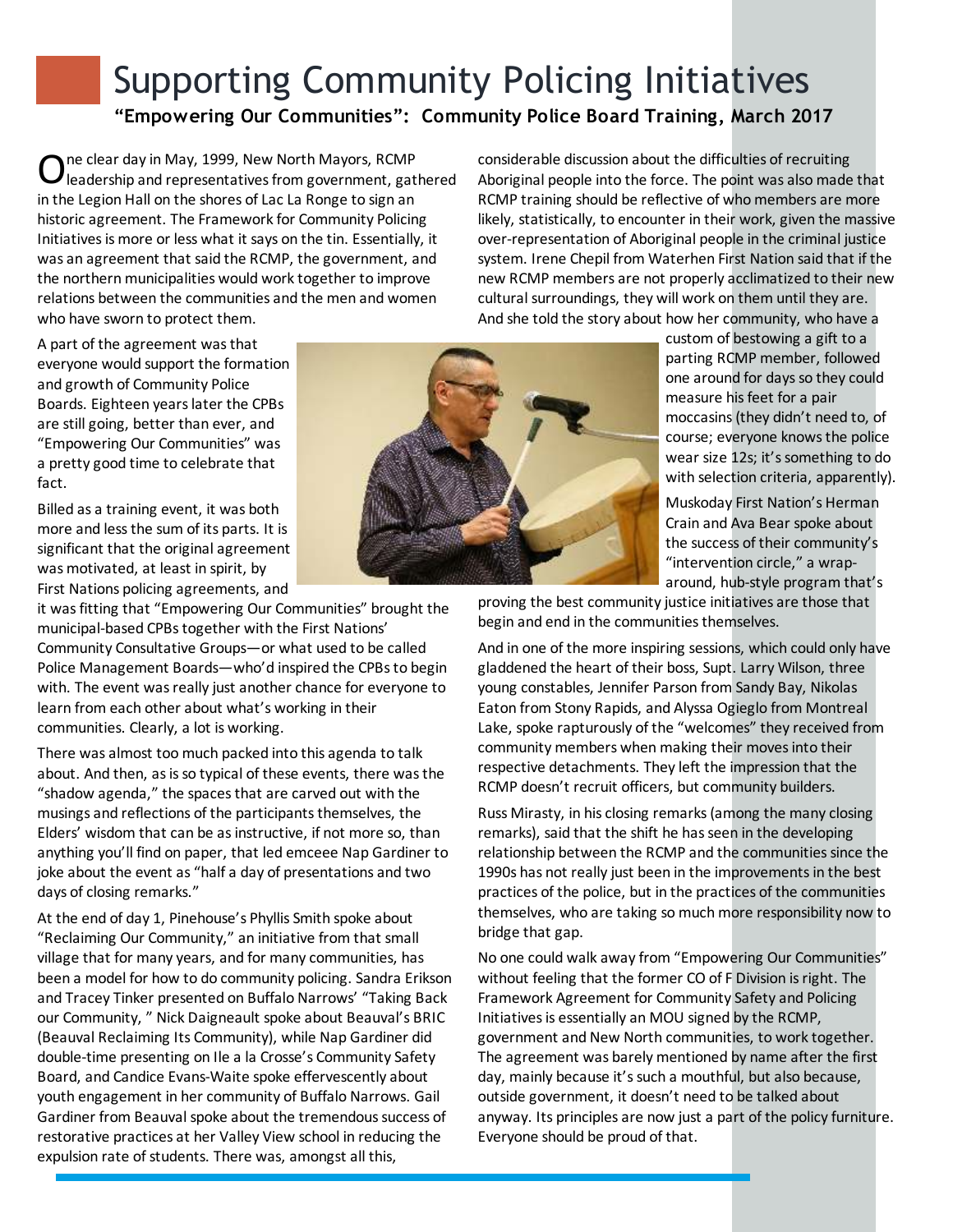## Supporting Community Justice Initiatives

**New North Northern Justice Symposium, May 2016**



It is remarkable how often the individual syncopatic<br>beats of the Northern Justice Symposium–held at the t is remarkable how often the individual syncopatic Ches Leach Lounge in Prince Albert from May 17-19– achieve a kind of thematic synergy, echoing, circling back, piercing arrow-like leitmotifs, popping up again and again in each presentation, and providing the event with a distinct vibe that is neither planned nor expected.

Chords resound of strength, resilience and optimism, for sure, but quite often something else as well, notes that can feel uncomfortable to the ear at first, like a strident counter-theme muscling in on the action. And here we saw it, in the refusal of passivity, blending with a refusal of the victim narrative, following a natural progression to an understanding that the problem has not just been with us all along, it has, in some way, now become a part of us.

The theme emerged incipiently in form in the vibrant presentation of Dr Ken Coates, of the University of Saskatchewan, who began with the observation that a "lot of people don't come out of the system healed," and delivered an address with a surprisingly personal twist: his own son is currently in jail in the Yukon. Dr Coates said that we have a tendency to see social problems as rooted in a distant colonial past. "Most Aboriginal people," he said, "didn't go to residential schools until the 1950s." In the north, the real problems didn't happen until the 1960s, with the collapse of the fur trade and greater dependence on social welfare programming, contributing to the changing role of men and women in the north. Opportunities came with resource development, but Aboriginal people had no control over that. Instead, "it was rapid imposed changes" that we saw, and alongside that, the imposition of a "formal justice" system, which we see today, that was "fundamentally racist" in its basic assumptions.

Dr Coates says that while we are here focusing on the formal justice system—the courts, the RCMP, the ministries and the agencies—it is "basic justice" that we need to address: the roots of social and economic inequality. The path forward is "cultural partnerships," reversing "external interventions," getting government

to "step back," allowing more autonomy to First Nations and Aboriginal governments.

If there was an implicit call in Dr Coates' presentation for northern people to "step up" as government "steps back," Russ Mirasty's view of the internal dynamics troubling "engagement" was far more explicit: "Ultimately we have to take responsibility for our own behaviours, our own children, their education, their activities," he said. "We have to recognize that some of it is ours to own. So when we accept that, then it's ours to fix."

When talking about engagement, he said it is the expectation that government will consult with stakeholders, but they do not have a good model of engagement: "It has to be almost one-on-one," he said. "Some would say 'well that's impossible for government leaders to do that, but it's not, quite frankly. If you want to know the north, if you want to know northerners, you have to speak to northerners on a personal level." But, he said, an important element of engagement is selfreflection. How much do we accept responsibility for the failure to engage?

He noted, following his work with the Ministry of Education, that the students he spoke to craved attention from their teachers, parents and grandparents, and he wondered how students can be expected to care about their education if no one else does.

Applying this idea more broadly, Mirasty identified a number of barriers to effective engagement that can limit reciprocity—such as the belief that decision makers don't care and will do what they want anyway. Mirasty touched upon the vicious cycle that contributes to apathy—that people who don't believe they will be listened to won't engage—and said that the only way to break it is to "believe we can contribute … we have to believe in ourselves."

Throughout the presentations focusing on communitydriven initiatives, like Al Ducharme's talk on RADA– Reserves Against Drugs and Alcohol–the point was made again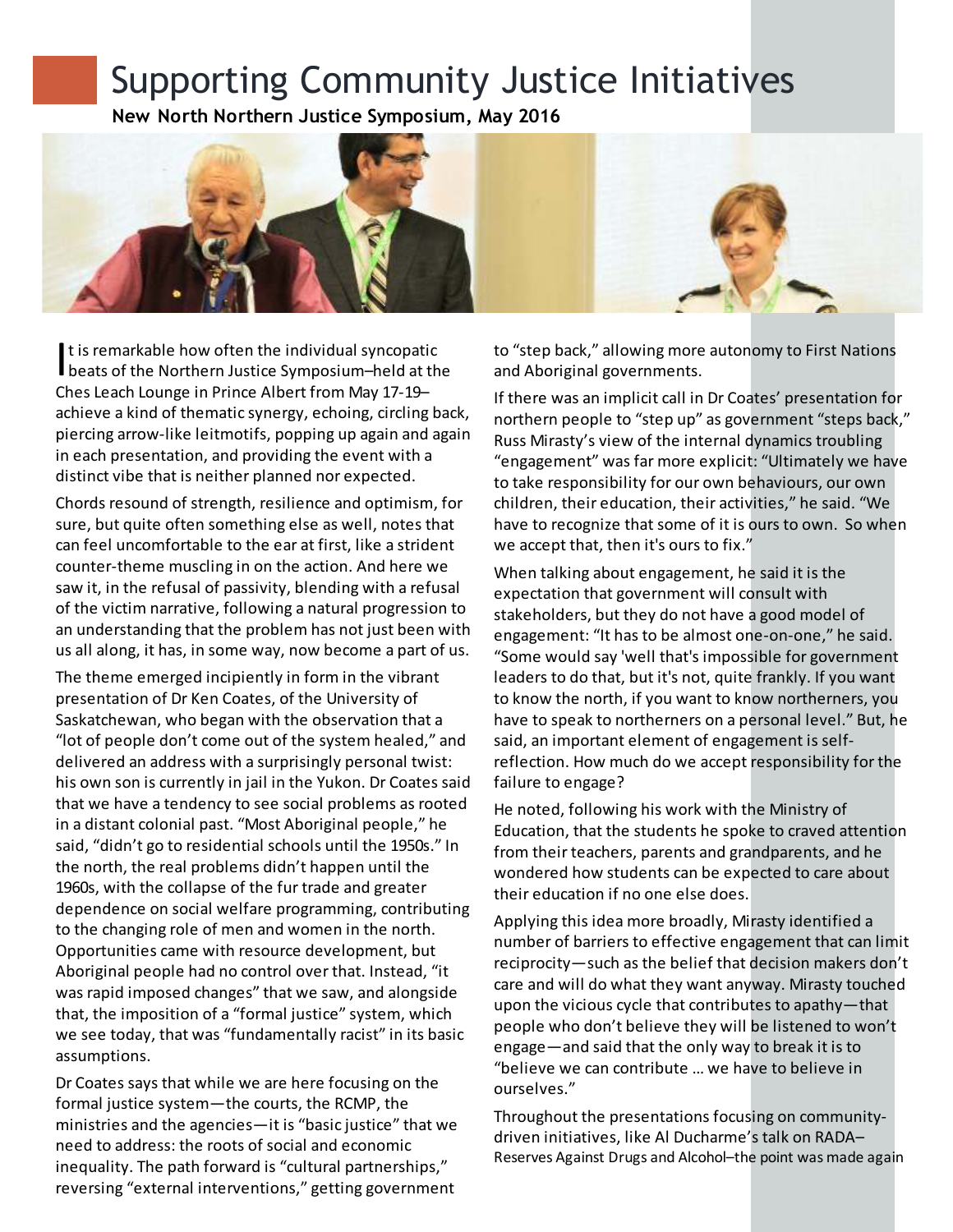and again that communities have become stronger, and have the capacity to meet their own challenges.

Yet, even then, perhaps the most challenging refusal of passivity, of the victim narrative, was Harold Johnson's "Story of Alcohol," the morning of Day 2, delivered in a measured adagio, his hands jammed into the pockets of his blue jeans or shaking the podium, insisting that "if everything is just story,"

 Vulnerability is partly, but not exclusively, framed by the status of women in the home—recalling Angie Bear—but societal attitudes based on "racism and sexism aggravated by vulnerability due to poverty" are also "root causes."

Despite all the talk of self-empowerment and resilience, there is a brute reality here that requires the resources of governments and external agencies to help deal with.

then we need to change the story we tell about alcohol: "If I say, 'I'm at the end of my drinking career and I have this thing called alcoholism,' if I tell myself that it is a disease, 'I got it by chance. It was God's will. There's nothing I can do about it'— I won't do anything about it. If, on the other hand, I say, 'This is an injury I gave to myself because of my drinking pattern. It's my fault,' then I can also say,



An absence of women's shelters in the north has always been a puzzle. Enter Betsy Kelly, of North Sask. Victim Services, who spoke of the agency's role to help women come up with safe plans to get out of the household and into a temporary

'It's my responsibility,' and then I will do something about it."

If a refusal of the victim narrative thundered as a theme through Harold Johnson's presentation, it emerged as a quiet lilt in Angie Bear's "Traditional Aspects of Domestic Violence." Traditional communities, she said, would not have survived had they not "honoured the role of women." At the heart of domestic violence is the unequal status accorded women by men—a challenge to a society organized by men, in the interests of men. But, she said, that is where the illusion starts. In her family, it was her grandmother who "called everyone home," and in traditional communities, where women were the nurturers, the men the protectors, it is not the roles each plays, but the power that gravitates to those roles that is important. In traditional communities, there were no such power distinctions. She spoke, by contrast, of the "negative energy" in a home where a woman's role is not honoured, which can emerge, powerfully, in passive aggressive behaviour—which she illustrated with the story of the "crooked braid" (a woman will respond to disrespectful behaviour from her husband with poor quality braiding).

The following day's presentation on the provincial government's response to the Missing and Murdered Indigenous Women Inquiry, by Ann Pottruff of the Ministry of Justice, also grappled, tentatively, with how to represent women as agents, not objects, in a context that is, quite literally, shaped by women's victimhood. Pottruff says the key to understanding why Aboriginal women are disproportionately the victims of extreme violence is vulnerability: "Women are and can be strong," she said, "but the situations they find themselves in are too overpowering."

accommodation, or to stay with family. She said that in the past year in the north, its workers in all regions have taken on 21 cases.

If there is a point to the Northern Justice Symposium, in our view, you will not easily find it by mining crime statistics, the numbers of calls for service or drug busts. There are actually fewer problem identifiers than you would expect at this event.

Yet, as Russ Mirasty said,the conversation has changed. "We have evolved to where we can have frank and open discussions," he said. "We no longer talk about what the RCMP is doing or not doing," he said. The Northern Justice Symposium is a conversation. To know where the changes are happening, you just have to listen. By the time RCMP Superintendent and Northern District Commander Grant St. Germaine said that "we cannot police our way out of this" in the closing panel discussion on domestic violence, everyone knew exactly what he meant.

● For a complete write-up of the event, check back at the New North website, www.newnorthsask.org.

● Also, check out New North's new Youtube Channel to see clips of many of the presentations. To find them, search "Northern Justice Symposium" on Youtube, or follow the link on our website, www.newnorthsask.org.

● A big thanks to the organizing committee–too many to mention here. But you know who you are! A special mention for the involvement and support of PAGC.

● Also, thanks to the provincial government, particularly the ministries of Justice and Policing and Corrections, for their financial contribution.

● We look forward to the next NJS in 2018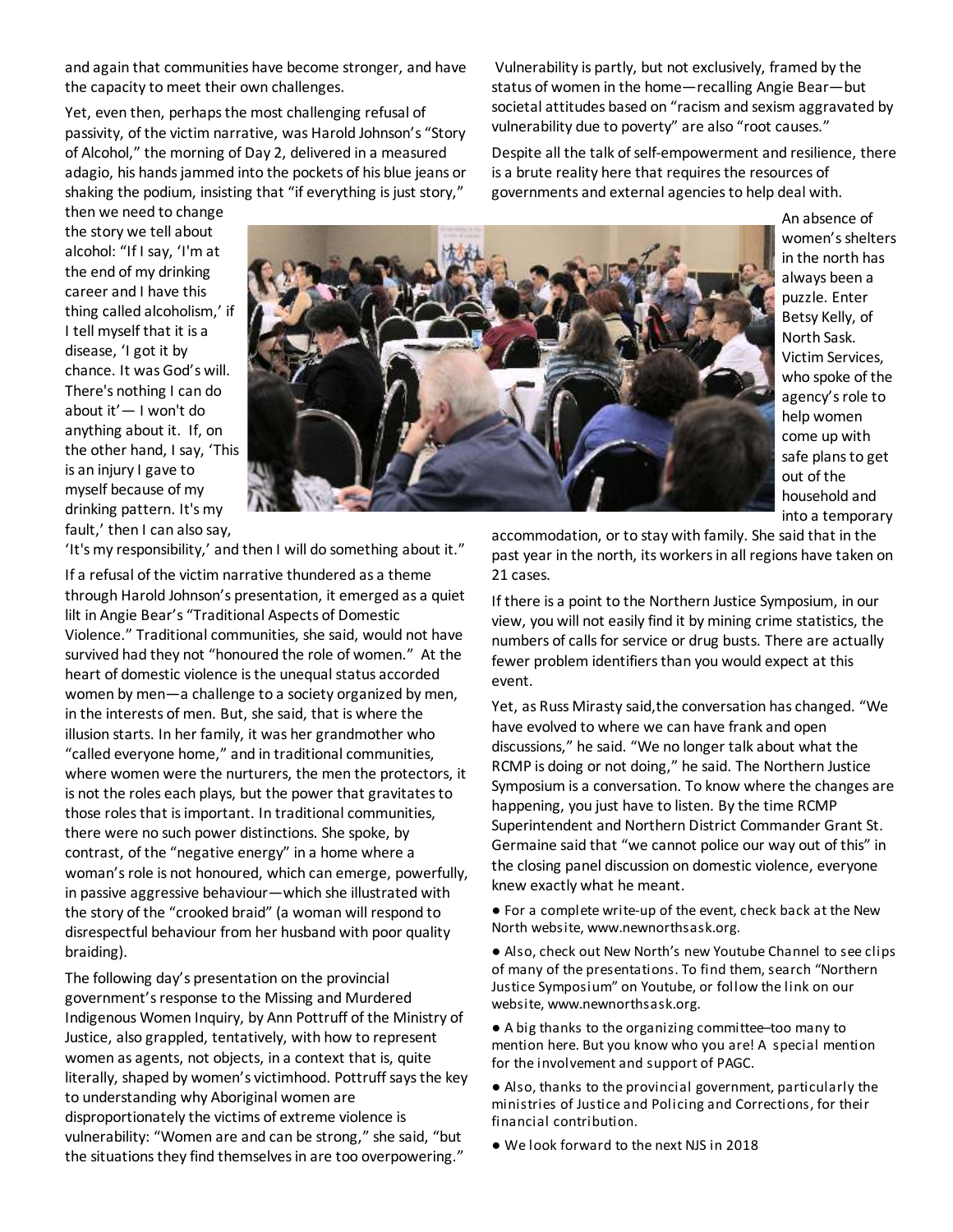## Advocacy Representing Northern Interests

Significant part of New North's role as an advocate for northern municipal interests is to participate in consultations<br>with the provincial government and other stakeholders. Quite often, through these consultations, New N significant part of New North's role as an advocate for northern municipal interests is to participate in consultations with the provincial government and other stakeholders. Quite often, through these consultations, New North can have a positive impact on government's position on a particular policy or position. New North is in daily and ongoing provide government with the unique perspective of the northern municipal sector. As well, the New North Executive and staff

#### **New North Executive & Staff Committee Representation**

Police Advisory **Committee** 

Gas Tax Oversight Steering Committee

Solid Waste Advisory Team

Northern Justice **Committee** 

Gas Tax Communication **Committee** 

Northern Housing Advisory Committee

Taskforce on Policing

… and many others

quite often work alongside our fellow municipal associations, SUMA and SARM, on a number of provincial committees. Here are some of the highlights of the activities of the Executive and staff as advocates of northern interests this year:

#### **Infrastructure**

With infrastructure spending now accounting for so much of senior government's economic growth agenda it has become even more important for the infrastructurestarved northern communities to have a voice at the table to ensure that the interests of small and regional municipalities are not overlooked. New North sits as a member on a number of provincial committees that provide oversight to provincial and federal government grant programs, including the New Building Canada Plan and the Gas Tax Fund.

#### **Landfills: Solid Waste Management Team**

New North is going along with the Ministry of Environment's entering of a new pragmatic phase in assisting the municipal sector achieve both compliance with solid waste regulations and/or move to regional waste systems, as a part of the ministry's Solid Waste Management Team (SWAT).

#### **The Executive Won't Stop Meeting on Northern Issues**

As key personnel, the New North Executive stands at the vanguard of all New North's advocacy efforts, reflecting our goal to maintain government-to-government relations at the highest level. Throughout the year, the Executive met with countless government officials and agencies, across a number of ministeries, conducting business on any number of important issues. Among the key highlights included meeting with the Minister of Government Relations, Donna Harpauer, and the former Minister Jim Reiter, where the Executive continued their campaign to have northern revenue sharing

recognized as not only essential for municipalities to deliver basic services, but as one of the key pillars of northern economic and social development. With the Minister of Rural and Remote Health, Greg Ottenbreit, the Executive sought to highlight the devastating impact of mental heath and addictions on northern communities.

In the summer of 2016, the New North Executive brought together a collection of senior government officials from six of the main service ministries active in the north to reinforce the need for government to not only better co-ordinate their planning, but to be consultative with northern communities on directions going forward.

**COMMUNITY Police Boards (CPBs) have been an**<br>important avenue for communities to address local<br>policing issues and improving and maintaining<br>positive relations between communities and the RCMP since ommunity Police Boards (CPBs) have been an important avenue for communities to address local policing issues and improving and maintaining the late 1990s. However, CPBs have not always had the ongoing support they need to be effective and to overcome the barriers for community members to participate in regional boards.

CPBs have had the benefit of funding from the provincial government to cover the cost of meetings, honoraria and travel expenses for members, ensuring that everyone has a chance, not just those with mobility or who are already on council, to participate in the activities of the CPBs.

This last year, New North lobbied the government to enable us to hold and distribute the money, to take some of the

administrative weight off the communities where that was required, but also to bear some of the responsibility, as a key stakeholder, in ensuring the sustainability and longevity of the CPB concept going forward.

Between November 2016 and March 31 2017, New North has distributed more than \$80,000 to CPB across the north. During that time we also worked with the Ministry of Justice to help develop policy around the CPBs, with the intent of coming up with ways of enabling the CPBs to shape how they would like to respond to local criminal justice issues, and to make the CPB initiative as community-driven and responsive to local priorities as possible. We are very proud of the work we have done with the CPBs , and of the work undertaken by the CPBs, and hope to see them continue to flourish for many years to come. •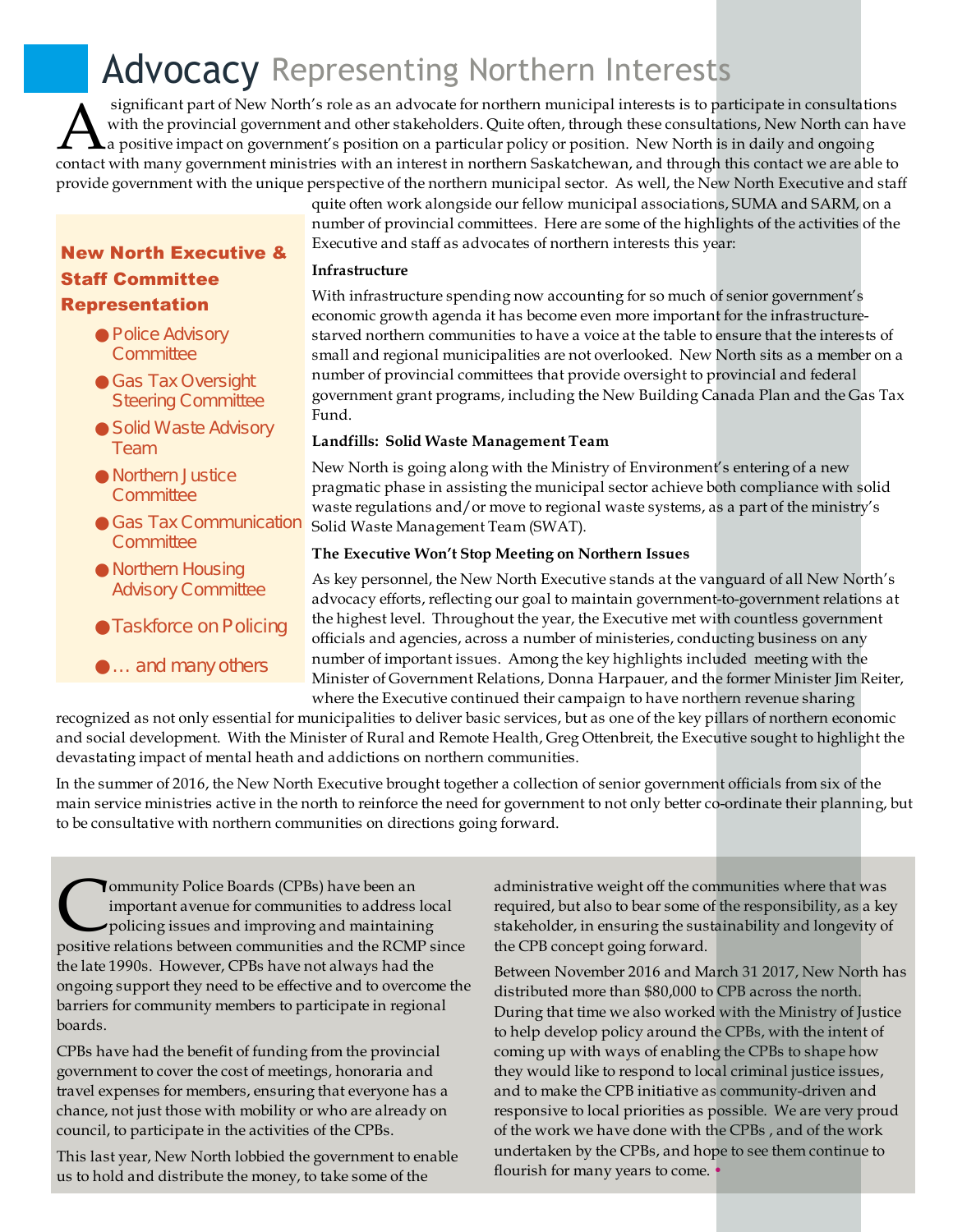## Member Events

New North holds a minimum of three Gatherings a year, usually in Summer, Fall and Mid-Winter. For full accounts of the Gatherings, take a look at the newsletter for the month in which the Gathering was held, available on our website, www.newnorthsask.org.

#### **Mayor & Councillor Gathering** June 2016 "Dotmocracy," Clickers and the First Steps Toward a Northern Strategy

 $\mathbf{I}^{\text{t's}}$  not often that northerners get a chance to have a<br>Imeaningful say in anything much, but they did so at the New  $\mathbf{T}$ t's not often that northerners get a chance to have a North Gathering, June 16, and in the best possible way: with electronic clickers and tiny sticky dots.

The meeting was about priority setting for what was being called the "For the North and By the North: A New Northern Strategy … With Clickers"—although we may have added the last bit ourselves—facilitated by staff from the U of S's International Centre for Northern Governance and Development, led by the Centre's Director, Dr Ken Coates.

In his opening comments, Mayor Duane Favel said that "we know as northern people that solutions lie in the communities in the north," and it was an observation that lost little poignancy through repetition.

Before getting on with the clickers, Dr Coates fired up the northern elected by telling them "what governments know about you is not necessarily what you'd like them to know about you." Well, government now knows that the northern elected would like to have a northern strategy steering committee of at least 8, and a working committee of 8 as well.

These were the matters settled on the day, as were the northern elected officials' "top priority areas" for the northern strategy, which were arrived at by abandoning the clickers and resorting to "dotmocracy"—the placing of "dots" on butcher's paper strung on the walls of the Travelodge's ballroom, which was less technologically interesting, but did have the benefit of making people get up and move around. The priority areas this time were employment, youth, business development, education and training, housing and safety.



While next steps were still to be worked on, further consultation was to take place with New North about how the steering and working committees would be set up, which would also include working out the exact nature of the involvement of our First Nation and Métis partners in the project.

The Gathering was very well attended, with most northern municipalities there. Government was also strongly represented,



with Ministry of Justice Deputy Minister Kevin Fenwick bringing greetings. FSIN Chief Bob Merasty said it did his "heart good" to see everyone "coming together," noting "we live in exciting times" as Canada finally appears ready to "embrace indigenous peoples." He also stressed the value and importance of First Nations and municipalities working together. Vice Chief Brian Hardlotte of PAGC commended New North for taking the initiative of inviting First Nation stakeholders, and said that while PAGC represents First Nations, they also recognize the "need to move beyond that line."

A big thank you to the folks at ICNGD for putting on such an interesting day for us, and to the elected and other special guests for attending. It is a tragedy, of course, that ICNGD subsequently lost their funding in the March 2017 provincial budget. Needless to say, though, the work that was done through the "Northern Strategy" was invaluable in help setting the priorities both of government and New North, over the subsequent months. Through the work of ICNGD staff, we are better placed to begin the work on a genuine, for the north, by the north, plan to bring greater economic and social development opportunities to northern Saskatchewan.